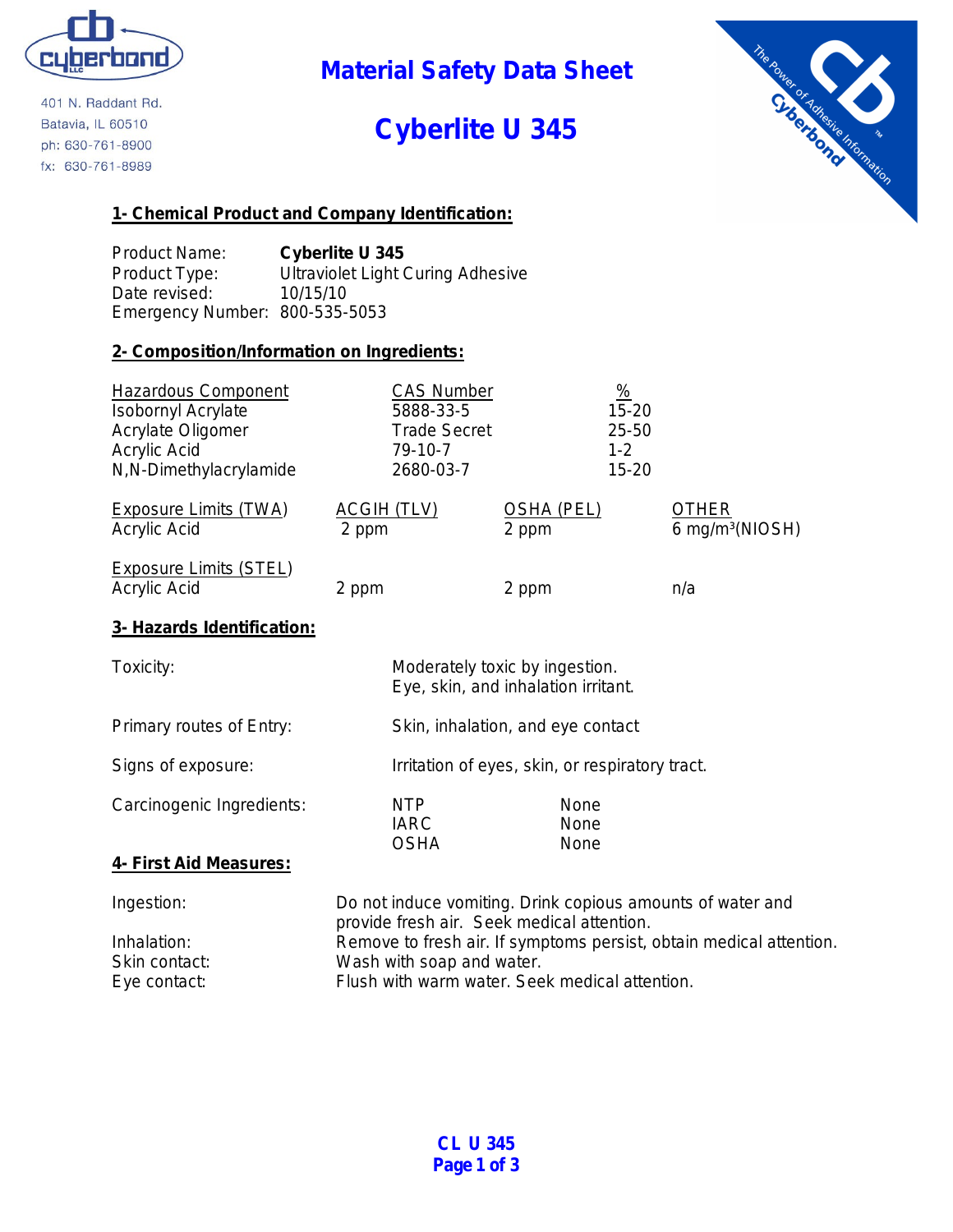## **Material Safety Data Sheet**

# **Cyberlite U 345**

## **5- Fire Fighting Measures:**

Flash Point: not applicable Unusual Fire or Explosion Hazards: None.

Extinguishing Media: Foam, Dry Chemical or Carbon Dioxide Special Fire Fighting Procedures: Wear self-contained breathing apparatus.

## **6-Accidental Release Measures**

Steps to be taken in case of spill or leak: Inform authorities in case of seepage into water system. Maintain adequate ventilation.

Soak up with inert absorbent. Store in a closed container until disposal.

#### **7- Handling and Storage:**

| Safe storage: | Store away from heat and direct sunlight to maximize shelf life. |
|---------------|------------------------------------------------------------------|
|               | Store inside in a dry location between 50°Fand 90°F.             |
| Handling:     | Keep container tightly closed. Avoid contact with skin. Avoid    |
|               | breathing vapors.                                                |

## **8- Protective Equipment:**

| Ventilation:            | Local exhaust ventilation recommended for maintaining vapor<br>level below TLV. |
|-------------------------|---------------------------------------------------------------------------------|
| Respiratory protection: | Not applicable with good local exhaust.                                         |
| Skin:                   | Neoprene or non-reactive gloves. Do not use cotton or wool.                     |
| Eye protection:         | Safety glasses or goggles with side shields.                                    |

### **9- Physical and Chemical Properties:**

| Appearance:           | clear liquid                 |
|-----------------------|------------------------------|
| Odor:                 | Mild                         |
| <b>Boiling Point:</b> | $212^\circ$ F                |
| Vapor Pressure:       | Less than .2mmHg @20C        |
| Vapor Density:        | More than 1 (Air = 1)        |
| Evaporation rate:     | Not applicable               |
| Specific Gravity:     | 1.1                          |
| Solubility in water:  | Negligible.                  |
| Auto Igniting         | Product is not self-igniting |
|                       |                              |